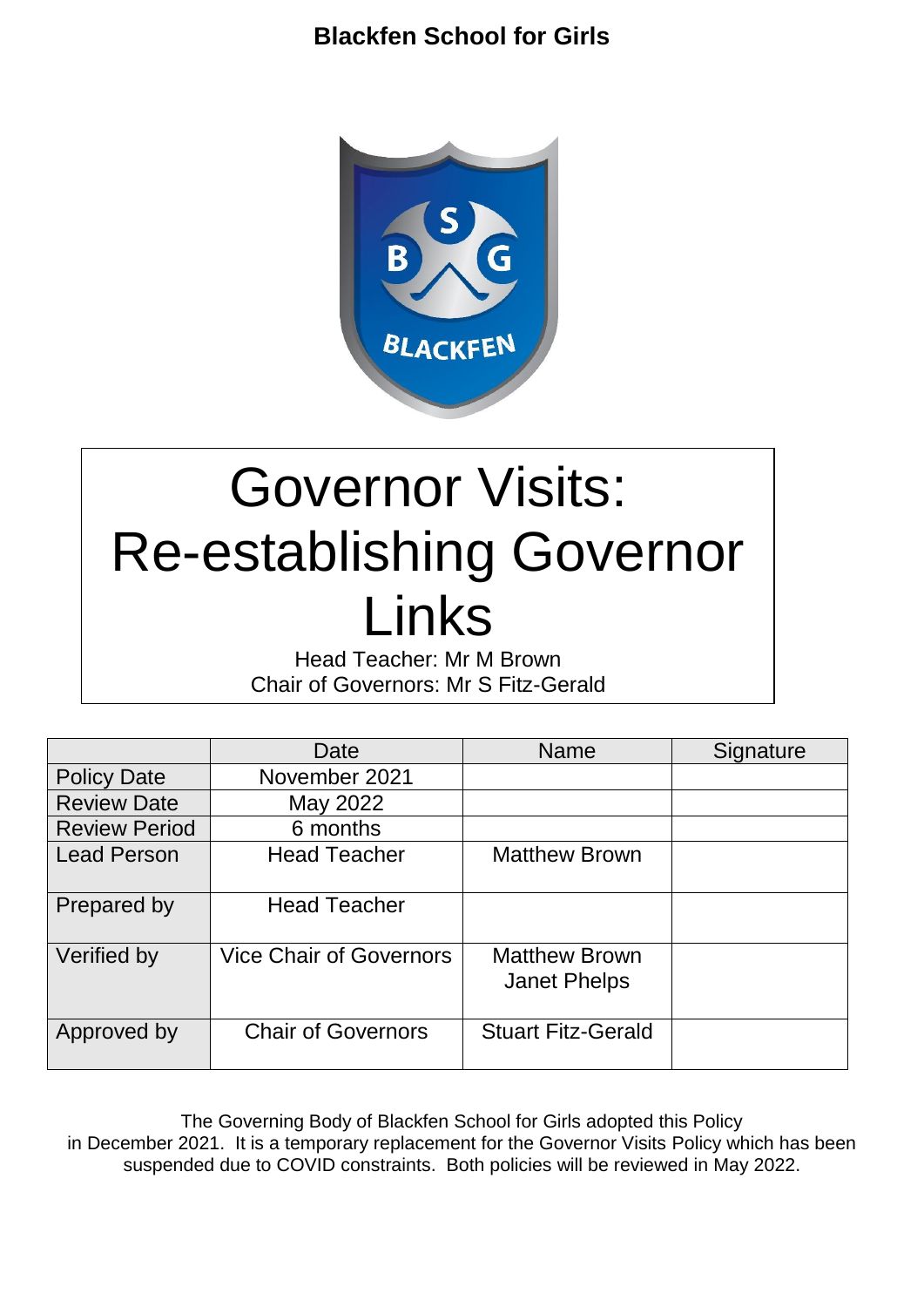#### **Blackfen School for Girls, Governing Body: Re-establishing Governor Links: Policy and Procedures**

1. The Governor Visits Policy is due for review in November 2021. During the pandemic it was not possible or appropriate to follow the usual schedule of face to face termly meetings between governors and their link partners in the School. In order to reflect the change in circumstances and the School's policy and procedures at the time the Governing Body introduced the document 'Maintaining Links during the Pandemic' as an interim measure.

2. Although the major disruption caused by the pandemic is hopefully over, the existing Governor Visits Policy still does not reflect current reality, so this new document – Re-establishing Governor Links - has been agreed as a statement of policy and practice pending a return to 'normality'. The document will be reviewed on a regular basis and adapted to reflect current working practice and the Governor Visits Policy will be suspended until at least May 2022.

3. The Head Teacher has now advised that it would be acceptable for all link governors to begin to re-establish their links by contacting their link partners. A list of links is attached. Governors should make contact with their link partner(s) in order to obtain an update on the responsibilities and priorities of the staff concerned. It is suggested that:

- **Governors should make contact with their link partners by phone or email to try to arrange a short (30 minutes' maximum) virtual meeting (via Teams) or a telephone call. Ideally this should be done before the February half term (week beginning 14 February 2022), even if the actual meeting takes place after half term.**
- Governors should explain to their link partner(s) that the purpose of the proposed conversation/virtual meeting is for governors to be updated, and to show support for staff.
- Governors should emphasise that, aside from the meeting/conversation arranged, they do not wish their link partner(s) to do any extra work in preparation.
- Each governor should give their link partner, in advance, a short note of the key areas that they would like to have feedback on during the meeting – keeping to essentials.
- The aim of these meetings is to give the governor concerned an up to date overview of their link partner's current role and responsibilities, and to gain an idea of what are the priorities for that member of staff and their faculty or special interest area.
- Governors might also wish to mention to their link partner the ways in which the Governing Body, albeit through remote means, has kept itself abreast of developments and activities in the School and during lockdown. Particular attention has been paid to safeguarding/child protection, SEND, Pupil Premium, careers education and mental health and wellbeing.
- Finally, it would also be useful for governors to ask their link partner(s) about the extent to which the latter's role might have changed as a consequence of the pandemic, and the impact on them personally of having to work under very testing and difficult circumstances for such an extended period of time.

If any governor preparing to resume their link(s) feels in need of support, information or guidance, please **contact Janet Phelps, Vice-Chair or Stuart Fitz-Gerald, Chair of Governors and they will be happy to assist.** [janetp@blackfen.bexley.sch.uk](mailto:janetp@blackfen.bexley.sch.uk) and [stuartf@blackfen.bexley.sch.uk](mailto:stuartf@blackfen.bexley.sch.uk)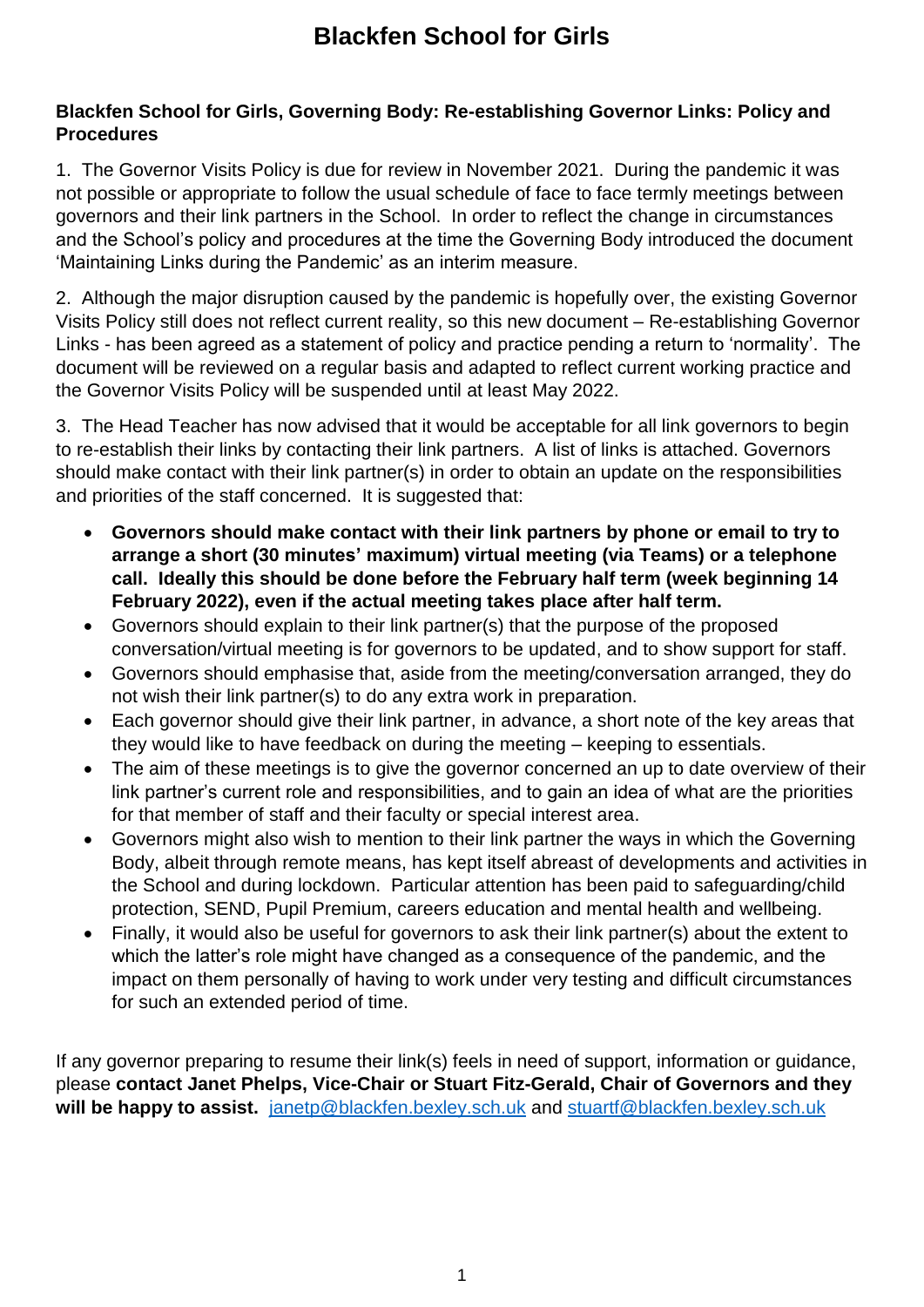#### **Reporting**

4. One of the most useful ways in which the Governing Body obtains information about what is going on across the School is for governors to report on their discussions with their link partners. Whether those discussions involve newer or more experienced governors, they are of equal value. It is really important therefore that, following conversations with their link partners, governors should **write some brief notes for Matthew Brown and Stuart Fitz-Gerald** and send them via Nicole Rogers so they and the Governing Body can keep abreast of governor link meetings. Please use the format attached.

#### **Return to face to face meetings**

5. Governors will be advised as soon as face to face meetings with link partners can be resumed.

#### **Contact**

6. Governors who do not have the email address for their link partner should contact the Head Teacher's PA, Nicola Rogers on: nro@blackfen.bexley.sch.uk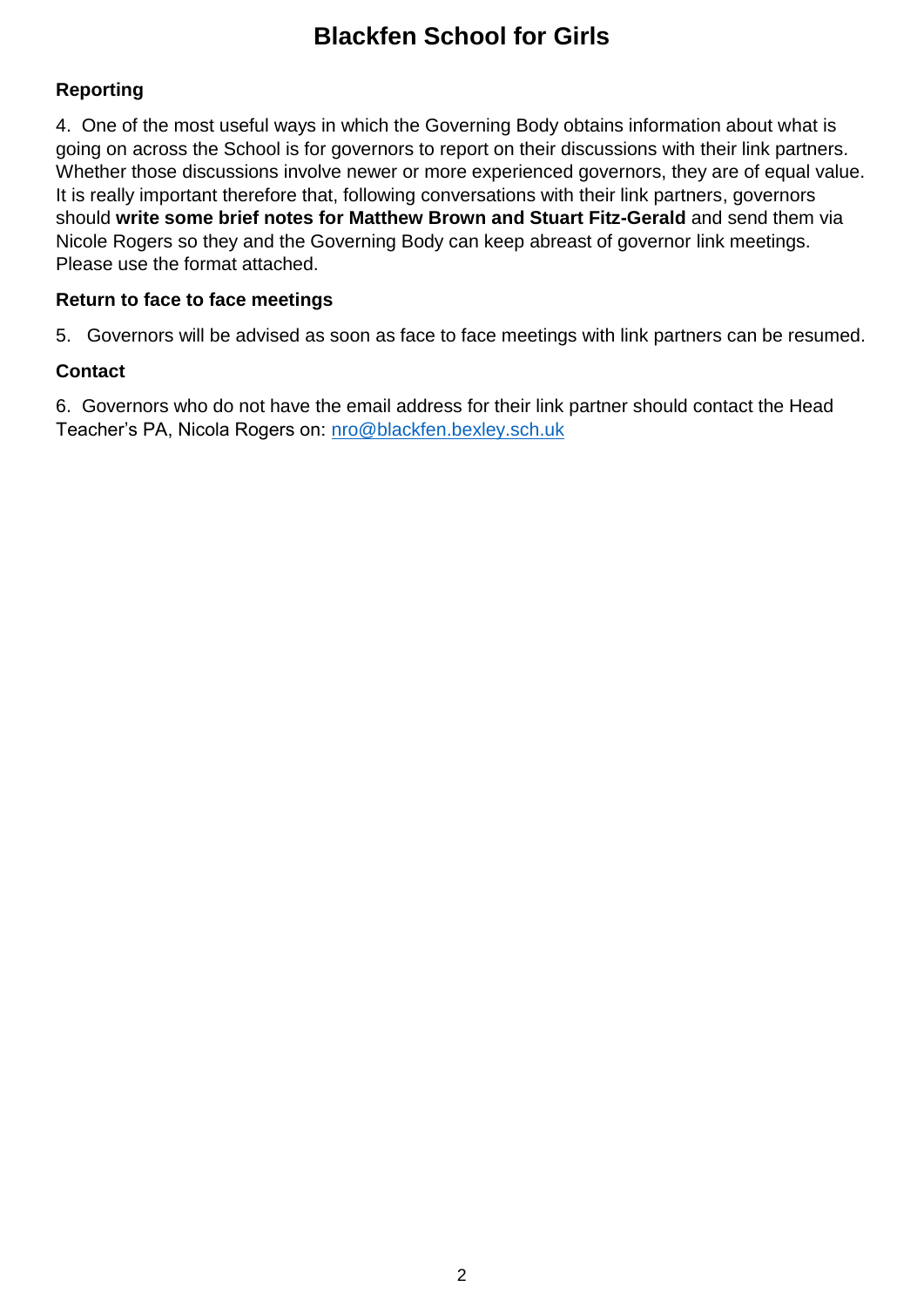#### **Report on Governor Link Meeting**

This form should be completed when governors have meetings/conversations with their link partners and sent to Matthew Brown and Stuart Fitz-Gerald.

Date and time of meeting (virtual or by phone?):

Name of Governor:

Staff member concerned:

Main areas covered during the conversation/meeting

Governor's observations:

Follow up action points: (including date of the next meeting)